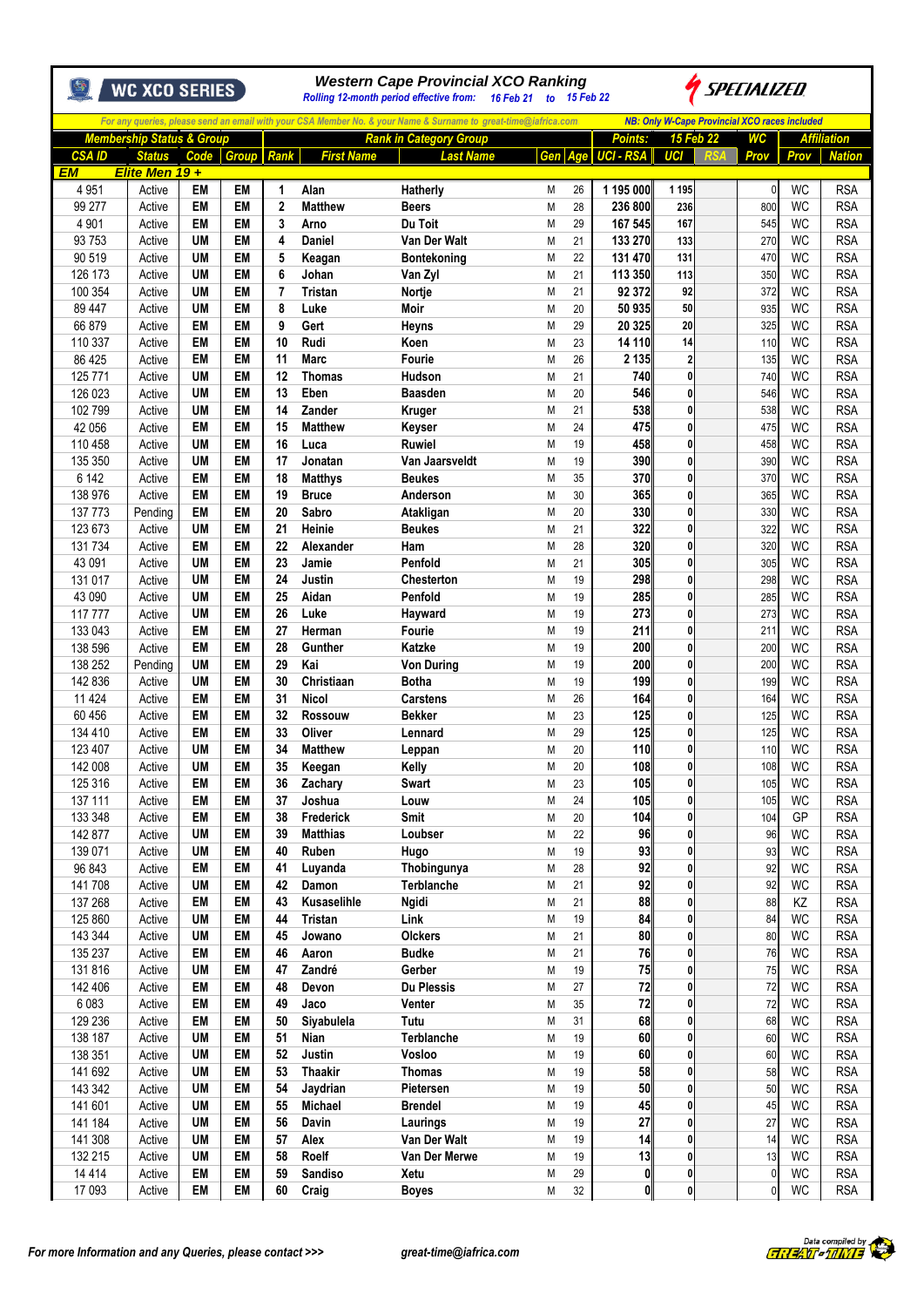|                    | WC XCO SERIES                        |                 |                        | <b>Western Cape Provincial XCO Ranking</b><br>SPECIALIZED<br>Rolling 12-month period effective from: 16 Feb 21 to 15 Feb 22 |                               |                                                                                                                |        |          |                              |                   |                                                      |               |                        |                          |
|--------------------|--------------------------------------|-----------------|------------------------|-----------------------------------------------------------------------------------------------------------------------------|-------------------------------|----------------------------------------------------------------------------------------------------------------|--------|----------|------------------------------|-------------------|------------------------------------------------------|---------------|------------------------|--------------------------|
|                    |                                      |                 |                        |                                                                                                                             |                               | For any queries, please send an email with your CSA Member No. & your Name & Surname to great-time@iafrica.com |        |          |                              |                   | <b>NB: Only W-Cape Provincial XCO races included</b> |               |                        |                          |
|                    | <b>Membership Status &amp; Group</b> |                 |                        |                                                                                                                             |                               | <b>Rank in Category Group</b>                                                                                  |        |          | Points:                      | 15 Feb 22         |                                                      | WC            |                        | <b>Affiliation</b>       |
| <b>CSA ID</b>      | <b>Status</b>                        | Code            | <b>Group</b>           | Rank                                                                                                                        | <b>First Name</b>             | <b>Last Name</b>                                                                                               | Gen    | Age      | <b>UCI - RSA</b>             | UCI               |                                                      | Prov          | Prov                   | <b>Nation</b>            |
| 143 913            | Active                               | <b>EM</b>       | EM<br><b>EM</b>        | 61                                                                                                                          | Thembela                      | Lukhalo                                                                                                        | M      | 25       | 0                            | 0<br>0            |                                                      | O             | WC                     | <b>RSA</b>               |
| 64 760<br>134 473  | Active<br>Active                     | EM<br><b>EM</b> | EM                     | 62<br>63                                                                                                                    | Andrew<br><b>Michael</b>      | <b>Sparks</b><br><b>Sutton</b>                                                                                 | M<br>M | 24<br>25 | $\mathbf{0}$<br>$\mathbf{0}$ | 0                 |                                                      | 0<br>ſ        | WC<br><b>WC</b>        | <b>RSA</b><br><b>RSA</b> |
| 142 878            | Active                               | UM              | <b>EM</b>              | 64                                                                                                                          | <b>Brandon</b>                | Vos                                                                                                            | M      | 19       | 0                            | 0                 |                                                      | $\mathcal{C}$ | <b>WC</b>              | <b>RSA</b>               |
| 96 844             | Active                               | <b>EM</b>       | EM                     | 65                                                                                                                          | <b>Baphelele</b>              | <b>Mbobo</b>                                                                                                   | M      | 26       | $\mathbf{0}$                 | 0                 |                                                      | $\mathcal{C}$ | <b>WC</b>              | <b>RSA</b>               |
| 142 734            | Active                               | <b>UM</b>       | <b>EM</b>              | 66                                                                                                                          | Jamie                         | <b>Moses</b>                                                                                                   | M      | 19       | $\mathbf{0}$                 | 0                 |                                                      | $\theta$      | <b>WC</b>              | <b>RSA</b>               |
| EW                 | Elite Women 19 +                     |                 |                        |                                                                                                                             |                               |                                                                                                                |        |          |                              |                   |                                                      |               |                        |                          |
| 8 2 3 0            | Active                               | EW              | EW                     | 1                                                                                                                           | Candice                       | Lill                                                                                                           | F      | 30       | 583 400                      | 583               |                                                      | 400           | <b>WC</b>              | <b>RSA</b>               |
| 16 676             | Active                               | EW              | EW                     | $\mathbf{2}$                                                                                                                | <b>Mariske</b>                | <b>Strauss</b>                                                                                                 | F      | 31       | 410 200                      | 410               |                                                      | 200           | <b>WC</b>              | <b>RSA</b>               |
| 131 369<br>67 441  | Active                               | EW<br>EW        | EW<br>EW               | 3<br>4                                                                                                                      | Lehane                        | Oosthuizen                                                                                                     | F<br>F | 41<br>26 | 91 955<br>80 925             | 91<br>80          |                                                      | 955<br>925    | WC<br><b>WC</b>        | <b>RSA</b><br><b>RSA</b> |
| 138 389            | Active<br>Active                     | UW              | EW                     | 5                                                                                                                           | Janice<br>Karla               | Venter<br><b>Stumpf</b>                                                                                        | F      | 20       | 67 135                       | 67                |                                                      | 135           | WC                     | <b>RSA</b>               |
| 141 677            | Active                               | EW              | EW                     | 6                                                                                                                           | <b>Marzelle</b>               | Van Der Merwe                                                                                                  | F      | 28       | 29 735                       | 29                |                                                      | 735           | <b>WC</b>              | <b>RSA</b>               |
| 125 209            | Active                               | UW              | EW                     | 7                                                                                                                           | <b>Sunique</b>                | Van Der Walt                                                                                                   | F      | 20       | 20 125                       | 20                |                                                      | 125           | <b>WC</b>              | <b>RSA</b>               |
| 108 069            | Active                               | <b>UW</b>       | EW                     | 8                                                                                                                           | Julia                         | <b>Marx</b>                                                                                                    | F      | 20       | 12 105                       | 12                |                                                      | 105           | <b>WC</b>              | <b>RSA</b>               |
| 67 677             | Active                               | EW              | EW                     | 9                                                                                                                           | Yolande                       | De Villiers                                                                                                    | F      | 49       | 200                          | 0                 |                                                      | 200           | <b>WC</b>              | <b>RSA</b>               |
| 134 595            | Active                               | UW              | EW                     | 10                                                                                                                          | Andrea                        | Schöfmann                                                                                                      | F      | 19       | 170                          | $\mathbf{0}$      |                                                      | 170           | <b>WC</b>              | <b>RSA</b>               |
| 82 376             | Active                               | EW              | EW                     | 11                                                                                                                          | <b>Ila</b>                    | <b>Stow</b>                                                                                                    | F      | 33       | 170                          | 0                 |                                                      | 170           | <b>WC</b>              | <b>RSA</b>               |
| 139 049            | Pending                              | EW              | EW                     | 12                                                                                                                          | Kateryna                      | Tertiienko                                                                                                     | F      | 39       | 150                          | 0                 |                                                      | 150           | <b>WC</b>              | <b>RSA</b>               |
| 142 956<br>126 330 | Active                               | EW<br>EW        | EW<br>EW               | 13<br>14                                                                                                                    | Leone<br>Amy                  | Verster<br>Tait                                                                                                | F<br>F | 29<br>23 | 125<br>125                   | 0<br>0            |                                                      | 125<br>125    | <b>WC</b><br><b>WC</b> | <b>RSA</b><br><b>RSA</b> |
| 138 628            | Active<br>Active                     | EW              | EW                     | 15                                                                                                                          | Tyla                          | Setzkorn                                                                                                       | F      | 24       | 125                          | $\mathbf{0}$      |                                                      | 125           | WC                     | <b>RSA</b>               |
| 116 369            | Active                               | EW              | EW                     | 16                                                                                                                          | Hanli                         | <b>Cilliers</b>                                                                                                | F      | 30       | 120                          | 0                 |                                                      | 120           | <b>WC</b>              | <b>RSA</b>               |
| 124 126            | Active                               | EW              | EW                     | 17                                                                                                                          | Liezel                        | Du Preez                                                                                                       | F      | 39       | 0                            | 0                 |                                                      | $\mathcal{C}$ | <b>WC</b>              | <b>RSA</b>               |
| JМ                 | Junior Men 17 - 18                   |                 |                        |                                                                                                                             |                               |                                                                                                                |        |          |                              |                   |                                                      |               |                        |                          |
| 138 625            | Active                               | JM              | <b>JM</b>              | 1                                                                                                                           | Lood                          | Goosen                                                                                                         | M      | 17       | 561                          | 0                 |                                                      | 561           | WC                     | <b>RSA</b>               |
| 138 528            | Active                               | JM              | <b>JM</b>              | $\overline{2}$                                                                                                              | <b>Marco</b>                  | <b>Matthysen</b>                                                                                               | M      | 18       | 534                          | 0                 |                                                      | 534           | WC                     | <b>RSA</b>               |
| 141 668            | Active                               | JМ              | <b>JM</b>              | 3                                                                                                                           | Xander                        | Van Dyk                                                                                                        | M      | 18       | 505                          | $\mathbf{0}$      |                                                      | 505           | <b>WC</b>              | <b>RSA</b>               |
| 142 852            | Active                               | JM              | <b>JM</b>              | 4                                                                                                                           | Jaydan                        | <b>Durandt</b>                                                                                                 | M      | 17       | 468                          | 0                 |                                                      | 468           | WC                     | <b>RSA</b>               |
| 135 794<br>107 662 | Active<br>Active                     | <b>JM</b><br>JМ | <b>JM</b><br><b>JM</b> | 5<br>6                                                                                                                      | Cronje<br>Alec                | <b>Beukes</b><br>Coleske                                                                                       | M<br>M | 17<br>17 | 435<br>420                   | 0<br>$\mathbf{0}$ |                                                      | 435<br>420    | <b>WC</b><br><b>WC</b> | <b>RSA</b><br><b>RSA</b> |
| 139 422            | Active                               | <b>JM</b>       | <b>JM</b>              | 7                                                                                                                           | Jean                          | Surridge                                                                                                       | M      | 17       | 403                          | 0                 |                                                      | 403           | WC                     | <b>RSA</b>               |
| 110 365            | Active                               | <b>JM</b>       | <b>JM</b>              | 8                                                                                                                           | Hendre                        | De Villiers                                                                                                    | M      | 17       | 385                          | 0                 |                                                      | 385           | <b>WC</b>              | <b>RSA</b>               |
| 136 905            | Active                               | JМ              | <b>JM</b>              | 9                                                                                                                           | Tiaan                         | Steenkamp                                                                                                      | M      | 17       | 347                          | 0                 |                                                      | 347           | <b>WC</b>              | <b>RSA</b>               |
| 140 790            | Active                               | JМ              | <b>JM</b>              | 10                                                                                                                          | Jean                          | De Beer                                                                                                        | M      | 18       | 325                          | 0                 |                                                      | 325           | WC                     | <b>RSA</b>               |
| 141 109            | Active                               | <b>JM</b>       | JM                     | 11                                                                                                                          | <b>MJ</b>                     | Visagie                                                                                                        | М      | 17       | 322                          | 0                 |                                                      | 322           | WC                     | <b>RSA</b>               |
| 141828             | Active                               | JM              | <b>JM</b>              | 12                                                                                                                          | Greg                          | Lawson                                                                                                         | M      | 17       | 275                          | 0                 |                                                      | 275           | WC                     | <b>RSA</b>               |
| 142 465            | Active                               | <b>JM</b>       | <b>JM</b>              | 13                                                                                                                          | <b>Streicher</b>              | Swart                                                                                                          | M      | 17       | 263                          | 0                 |                                                      | 263           | <b>WC</b>              | <b>RSA</b>               |
| 141 264            | Active                               | <b>JM</b>       | <b>JM</b>              | 14                                                                                                                          | Johmar                        | Loubser                                                                                                        | M      | 18       | 209                          | 0                 |                                                      | 209           | <b>WC</b>              | <b>RSA</b>               |
| 141 944<br>135 636 | Active<br>Active                     | <b>JM</b><br>JM | <b>JM</b><br><b>JM</b> | 15<br>16                                                                                                                    | Luke<br>Seth                  | Caetano<br><b>Barton</b>                                                                                       | M<br>M | 17<br>17 | 188<br>183                   | 0<br>0            |                                                      | 188<br>183    | <b>WC</b><br><b>WC</b> | <b>RSA</b><br><b>RSA</b> |
| 109 234            | Active                               | JM              | <b>JM</b>              | 17                                                                                                                          | Storm                         | Lanfear                                                                                                        | M      | 18       | 179                          | 0                 |                                                      | 179           | <b>WC</b>              | <b>RSA</b>               |
| 142 007            | Active                               | <b>JM</b>       | <b>JM</b>              | 18                                                                                                                          | Jean-Pierre                   | <b>Du Plessis</b>                                                                                              | M      | 17       | 175                          | 0                 |                                                      | 175           | <b>WC</b>              | <b>RSA</b>               |
| 141 230            | Active                               | JM              | JM                     | 19                                                                                                                          | Devan                         | Van Zyl                                                                                                        | M      | 17       | 175                          | 0                 |                                                      | 175           | <b>WC</b>              | <b>RSA</b>               |
| 132 880            | Active                               | <b>JM</b>       | JM                     | 20                                                                                                                          | Vincent                       | <b>Buter</b>                                                                                                   | M      | 18       | 170                          | 0                 |                                                      | 170           | WC                     | <b>RSA</b>               |
| 141 800            | Active                               | <b>JM</b>       | JM                     | 21                                                                                                                          | Divan                         | Terblanche                                                                                                     | M      | 17       | 165                          | 0                 |                                                      | 165           | <b>WC</b>              | <b>RSA</b>               |
| 135 471            | Active                               | JM              | JM                     | 22                                                                                                                          | Luke                          | Kavanagh                                                                                                       | M      | 17       | 160                          | 0                 |                                                      | 160           | <b>WC</b>              | <b>RSA</b>               |
| 110 442            | Active                               | JM              | <b>JM</b>              | 23                                                                                                                          | Ryan                          | Veer                                                                                                           | M      | 18       | 150                          | 0                 |                                                      | 150           | WC                     | <b>RSA</b>               |
| 140 788            | Active                               | <b>JM</b>       | <b>JM</b>              | 24                                                                                                                          | Willem                        | <b>Botha</b>                                                                                                   | M      | 17       | 142                          | 0<br>0            |                                                      | 142<br>127    | <b>WC</b>              | <b>RSA</b>               |
| 142 854<br>141 354 | Active                               | JM<br>JM        | <b>JM</b><br>JM        | 25<br>26                                                                                                                    | Christiaan<br><b>Bernardt</b> | <b>Ellis</b><br>Pretorius                                                                                      | M      | 18<br>17 | 127<br>112                   | 0                 |                                                      | 112           | <b>WC</b><br><b>WC</b> | <b>RSA</b><br><b>RSA</b> |
| 142 668            | Active<br>Active                     | JM              | <b>JM</b>              | 27                                                                                                                          | <b>Stewart</b>                | Francomb                                                                                                       | M<br>M | 18       | 110                          | 0                 |                                                      | 110           | <b>WC</b>              | <b>RSA</b>               |
| 142 638            | Active                               | JM              | JM                     | 28                                                                                                                          | Joshua                        | Osner                                                                                                          | M      | 18       | 105                          | 0                 |                                                      | 105           | <b>WC</b>              | <b>RSA</b>               |
| 138 605            | Active                               | <b>JM</b>       | <b>JM</b>              | 29                                                                                                                          | Jaco                          | Jacobs                                                                                                         | M      | 17       | 99                           | 0                 |                                                      | 99            | <b>WC</b>              | <b>RSA</b>               |
| 136 780            | Active                               | JM              | JM                     | 30                                                                                                                          | Cameron                       | Mccall                                                                                                         | M      | 18       | 96                           | 0                 |                                                      | 96            | <b>WC</b>              | <b>RSA</b>               |
| 120 968            | Pending                              | <b>JM</b>       | <b>JM</b>              | 31                                                                                                                          | Henning                       | Venter                                                                                                         | M      | 18       | 88                           | 0                 |                                                      | 88            | <b>WC</b>              | <b>RSA</b>               |
| 142 851            | Active                               | <b>JM</b>       | JM                     | 32                                                                                                                          | Charel                        | <b>Bruwer</b>                                                                                                  | M      | 18       | 88                           | 0                 |                                                      | 88            | <b>WC</b>              | <b>RSA</b>               |
| 139 438            | Active                               | JM              | JM                     | 33                                                                                                                          | Christopher                   | Snyman                                                                                                         | M      | 18       | 88                           | 0                 |                                                      | 88            | <b>WC</b>              | <b>RSA</b>               |
| 144 422            | Active                               | JM              | <b>JM</b>              | 34                                                                                                                          | Willem                        | Visagie                                                                                                        | M      | 17       | 72                           | 0                 |                                                      | 72            | WC                     | <b>RSA</b>               |
| 142 882            | Active                               | JM              | JM                     | 35                                                                                                                          | Awie                          | Smit                                                                                                           | M      | 17       | 57                           | 0                 |                                                      | 57            | <b>WC</b>              | <b>RSA</b>               |
| 143 631            | Active                               | JM              | JM                     | 36                                                                                                                          | Juan                          | Rossouw                                                                                                        | М      | $18\,$   | 54                           | 0                 |                                                      | 54            | WC                     | <b>RSA</b>               |

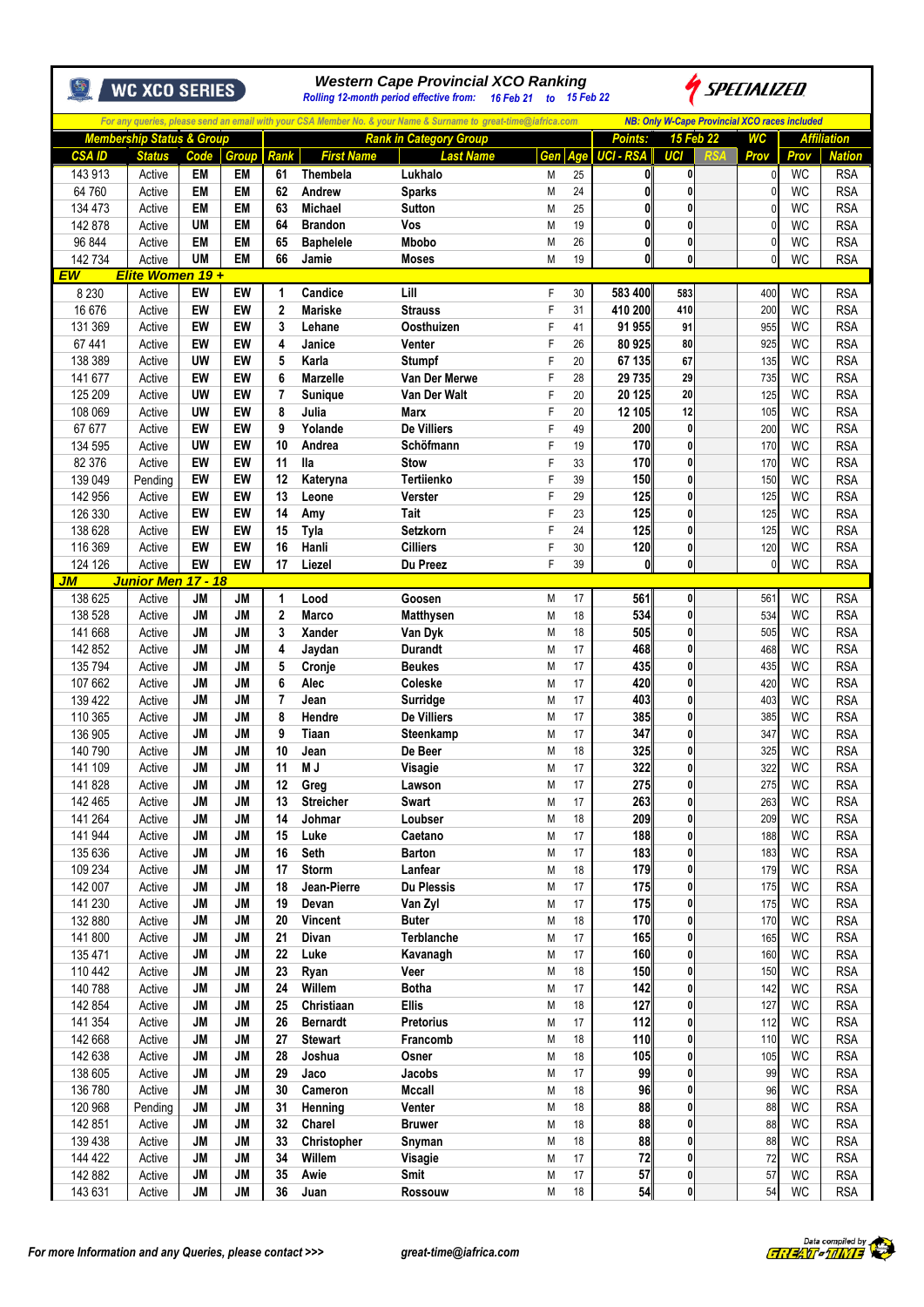|                    | <b>WC XCO SERIES</b>                 |                        |                        | <b>Western Cape Provincial XCO Ranking</b><br><i>SPECIALIZED</i><br>16 Feb 21 to 15 Feb 22<br>Rolling 12-month period effective from: |                         |                                                                                                                |        |          |                  |                                                      |  |                                |                        |                          |
|--------------------|--------------------------------------|------------------------|------------------------|---------------------------------------------------------------------------------------------------------------------------------------|-------------------------|----------------------------------------------------------------------------------------------------------------|--------|----------|------------------|------------------------------------------------------|--|--------------------------------|------------------------|--------------------------|
|                    |                                      |                        |                        |                                                                                                                                       |                         | For any queries, please send an email with your CSA Member No. & your Name & Surname to great-time@iafrica.com |        |          |                  | <b>NB: Only W-Cape Provincial XCO races included</b> |  |                                |                        |                          |
|                    | <b>Membership Status &amp; Group</b> |                        |                        |                                                                                                                                       |                         | <b>Rank in Category Group</b>                                                                                  |        |          | Points:          | <b>15 Feb 22</b>                                     |  | <b>WC</b>                      |                        | <b>Affiliation</b>       |
| <b>CSA ID</b>      | <b>Status</b>                        | Code                   | <b>Group</b>           | <b>Rank</b>                                                                                                                           | <b>First Name</b>       | <b>Last Name</b>                                                                                               | Gen    | Age      | <b>UCI - RSA</b> | UCI                                                  |  | Prov                           | Prov                   | <b>Nation</b>            |
| 139 658<br>143 340 | Active<br>Active                     | <b>JM</b><br><b>JM</b> | <b>JM</b><br><b>JM</b> | 37<br>38                                                                                                                              | <b>Bjorn</b><br>Jamelyn | Uys<br>Maart                                                                                                   | M<br>M | 17<br>17 | 53<br>50         | $\mathbf{0}$<br>0                                    |  | 53<br>50                       | <b>WC</b><br><b>WC</b> | <b>RSA</b><br><b>RSA</b> |
| 142 547            | Active                               | <b>JM</b>              | <b>JM</b>              | 39                                                                                                                                    | <b>Rossouw</b>          | Hamman                                                                                                         | M      | 17       | 42               | 0                                                    |  | 42                             | <b>WC</b>              | <b>RSA</b>               |
| 142 891            | Active                               | JМ                     | <b>JM</b>              | 40                                                                                                                                    | Wynand                  | <b>Mostert</b>                                                                                                 | M      | 18       | 22               | $\mathbf{0}$                                         |  | 22                             | <b>WC</b>              | <b>RSA</b>               |
| 142 699            | Active                               | <b>JM</b>              | <b>JM</b>              | 41                                                                                                                                    | <b>Thomas</b>           | Kabalin                                                                                                        | M      | 17       | 17               | $\mathbf{0}$                                         |  | 17                             | <b>WC</b>              | <b>RSA</b>               |
| 142 698            | Active                               | <b>JM</b>              | <b>JM</b>              | 42                                                                                                                                    | Johann                  | Jordaan                                                                                                        | M      | 17       | 13               | 0                                                    |  | 13                             | <b>WC</b>              | <b>RSA</b>               |
| 142 794            | Active                               | <b>JM</b>              | <b>JM</b>              | 43                                                                                                                                    | Jaco                    | <b>Du Plessis</b>                                                                                              | M      | 18       | $\mathbf{0}$     | $\mathbf{0}$                                         |  | $\mathcal{C}$                  | <b>WC</b>              | <b>RSA</b>               |
| 142 849            | Active                               | <b>JM</b>              | <b>JM</b>              | 44                                                                                                                                    | Jacques                 | <b>Pitout</b>                                                                                                  | M      | 18       | 0                | 0                                                    |  | $\mathcal{C}$                  | <b>WC</b>              | <b>RSA</b>               |
| 140 964            | Active                               | JМ                     | <b>JM</b>              | 45                                                                                                                                    | <b>Michael</b>          | Wentzel                                                                                                        | M      | 17       | $\mathbf{0}$     | $\mathbf{0}$                                         |  | 0                              | <b>WC</b>              | <b>RSA</b>               |
| 142 834            | Active                               | JМ                     | <b>JM</b>              | 46                                                                                                                                    | Ruan                    | <b>Smith</b>                                                                                                   | M      | 18       | 0                | $\mathbf{0}$                                         |  | $\theta$                       | WC                     | <b>RSA</b>               |
| 142 871            | Active                               | <b>JM</b>              | <b>JM</b>              | 47                                                                                                                                    | <b>Tristan</b>          | <b>Smeda</b>                                                                                                   | M      | 18       | 0                | 0<br>$\mathbf{0}$                                    |  | $\mathcal{C}$                  | WC                     | <b>RSA</b>               |
| 142 550<br>137 293 | Active<br>Active                     | <b>JM</b><br><b>JM</b> | <b>JM</b><br><b>JM</b> | 48<br>49                                                                                                                              | Daneel<br>Weylin        | Human<br>Volschenk                                                                                             | M<br>M | 17<br>18 | 0<br>0           | 0                                                    |  | $\mathcal{C}$<br>$\mathcal{C}$ | <b>WC</b><br><b>WC</b> | <b>RSA</b><br><b>RSA</b> |
| 110 347            | Active                               | <b>JM</b>              | <b>JM</b>              | 50                                                                                                                                    | <b>Philip</b>           | Van Schalkwyk                                                                                                  | M      | 17       | $\mathbf{0}$     | $\mathbf{0}$                                         |  | $\mathcal{C}$                  | <b>WC</b>              | <b>RSA</b>               |
| JW                 | <b>Junior Women 17 - 18</b>          |                        |                        |                                                                                                                                       |                         |                                                                                                                |        |          |                  |                                                      |  |                                |                        |                          |
| 108 011            | Active                               | JW                     | JW                     | 1                                                                                                                                     | Anna                    | <b>Marx</b>                                                                                                    | F      | 18       | 52 925           | 52                                                   |  | 925                            | WC                     | <b>RSA</b>               |
| 119836             | Active                               | <b>JW</b>              | <b>JW</b>              | $\overline{2}$                                                                                                                        | Kayleigh                | <b>Scholtz</b>                                                                                                 | F      | 18       | 23 130           | 22                                                   |  | 1 1 3 0                        | WC                     | <b>RSA</b>               |
| 135 356            | Active                               | <b>JW</b>              | <b>JW</b>              | 3                                                                                                                                     | Anya                    | <b>Du Plessis</b>                                                                                              | F      | 17       | 445              | $\mathbf{0}$                                         |  | 445                            | <b>WC</b>              | <b>RSA</b>               |
| 142 874            | Active                               | <b>JW</b>              | JW                     | 4                                                                                                                                     | Lineke                  | Groenewald                                                                                                     | F      | 17       | 200              | 0                                                    |  | 200                            | <b>WC</b>              | <b>RSA</b>               |
| 126 776            | Active                               | <b>JW</b>              | JW                     | 5                                                                                                                                     | Linel                   | Engelbrecht                                                                                                    | F      | 18       | 200              | 0                                                    |  | 200                            | <b>WC</b>              | <b>RSA</b>               |
| 142 884            | Active                               | <b>JW</b>              | <b>JW</b>              | 6                                                                                                                                     | <b>Tyler</b>            | Jacobs                                                                                                         | F      | 18       | 150              | 0                                                    |  | 150                            | <b>WC</b>              | <b>RSA</b>               |
| 134 559            | Active                               | <b>JW</b>              | JW                     | 7                                                                                                                                     | <b>Christelle</b>       | Joubert                                                                                                        | F      | 17       | 135              | 0                                                    |  | 135                            | WC                     | <b>RSA</b>               |
| 141 285            | Active                               | <b>JW</b>              | <b>JW</b>              | 8                                                                                                                                     | Capucine                | Wiroth                                                                                                         | F      | 18       | $\mathbf{0}$     | 0                                                    |  | $\mathcal{C}$                  | WC                     | <b>RSA</b>               |
| 142 398<br>YM      | Active<br><b>Youth Men</b>           | <b>JW</b><br>$15 - 16$ | <b>JW</b>              | 9                                                                                                                                     | Chloë                   | Tait                                                                                                           | F      | 17       | 0                | 0                                                    |  | $\mathfrak{c}$                 | <b>WC</b>              | <b>RSA</b>               |
| 131 984            | Active                               | YM                     | YM                     | 1                                                                                                                                     | Jeandre                 | Ungerer                                                                                                        | M      | 15       | 705              | 0                                                    |  | 705                            | <b>WC</b>              | <b>RSA</b>               |
| 133 751            | Active                               | <b>YM</b>              | YM                     | $\mathbf{2}$                                                                                                                          | Rupert                  | <b>Taljaard</b>                                                                                                | M      | 16       | 566              | $\mathbf{0}$                                         |  | 566                            | <b>WC</b>              | <b>RSA</b>               |
| 126 231            | Active                               | <b>YM</b>              | <b>YM</b>              | 3                                                                                                                                     | <b>Robert</b>           | Nieuwenhuizen                                                                                                  | M      | 15       | 526              | 0                                                    |  | 526                            | WC                     | <b>RSA</b>               |
| 141858             | Active                               | YM                     | <b>YM</b>              | 4                                                                                                                                     | Juan                    | Van Zyl                                                                                                        | M      | 15       | 501              | $\mathbf{0}$                                         |  | 501                            | <b>WC</b>              | <b>RSA</b>               |
| 136 863            | Active                               | YM                     | <b>YM</b>              | 5                                                                                                                                     | Tiaan                   | <b>Manefeldt</b>                                                                                               | M      | 16       | 474              | 0                                                    |  | 474                            | WC                     | <b>RSA</b>               |
| 128 193            | Active                               | YM                     | <b>YM</b>              | 6                                                                                                                                     | Luca                    | Zietsman                                                                                                       | M      | 15       | 460              | 0                                                    |  | 460                            | <b>WC</b>              | <b>RSA</b>               |
| 136 881            | Active                               | YM                     | <b>YM</b>              | 7                                                                                                                                     | <b>Thomas</b>           | <b>Dunkley</b>                                                                                                 | M      | 16       | 413              | $\mathbf{0}$                                         |  | 413                            | <b>WC</b>              | <b>RSA</b>               |
| 138 361            | Active                               | <b>YM</b>              | <b>YM</b>              | 8                                                                                                                                     | <b>Francois</b>         | Coetzee                                                                                                        | M      | 15       | 363              | 0                                                    |  | 363                            | <b>WC</b>              | <b>RSA</b>               |
| 135 917            | Active                               | <b>YM</b>              | <b>YM</b>              | 9                                                                                                                                     | Samuel                  | Cleary                                                                                                         | M      | 15       | 318              | 0                                                    |  | 318                            | WC                     | <b>RSA</b>               |
| 132 842            | Active                               | <b>YM</b>              | <b>YM</b>              | 10                                                                                                                                    | Morgan                  | Jones                                                                                                          | M      | 15       | 294              | 0                                                    |  | 294                            | <b>WC</b>              | <b>RSA</b>               |
| 141 525            | Active                               | YM<br>YM               | YM<br>YM               | 11<br>12                                                                                                                              | Alexander<br>Van Zyl    | Jonker                                                                                                         | M<br>M | 15<br>15 | 237 <br>195      | 0<br>0                                               |  | 237<br>195                     | WC<br><b>WC</b>        | <b>RSA</b><br><b>RSA</b> |
| 142 889<br>138 554 | Active<br>Active                     | YM                     | YM                     | 13                                                                                                                                    | Tristan                 | Steyn<br>Swart                                                                                                 | M      | 16       | 188              | 0                                                    |  | 188                            | <b>WC</b>              | <b>RSA</b>               |
| 131777             | Active                               | <b>YM</b>              | YM                     | 14                                                                                                                                    | Luca                    | Wiese                                                                                                          | M      | 15       | 182              | 0                                                    |  | 182                            | WC                     | <b>RSA</b>               |
| 142 541            | Active                               | YM                     | YM                     | 15                                                                                                                                    | Zander                  | Compion                                                                                                        | M      | 16       | 174              | 0                                                    |  | 174                            | WC                     | <b>RSA</b>               |
| 136 281            | Active                               | YM                     | YM                     | 16                                                                                                                                    | Jaco                    | Van Zyl                                                                                                        | M      | 15       | 174              | 0                                                    |  | 174                            | <b>WC</b>              | <b>RSA</b>               |
| 142 784            | Active                               | YM                     | <b>YM</b>              | 17                                                                                                                                    | Reek                    | Roos                                                                                                           | M      | 15       | 158              | 0                                                    |  | 158                            | <b>WC</b>              | <b>RSA</b>               |
| 141 290            | Active                               | YM                     | YM                     | 18                                                                                                                                    | Christiaan              | Davel                                                                                                          | M      | 15       | 140              | 0                                                    |  | 140                            | <b>WC</b>              | <b>RSA</b>               |
| 129 309            | Active                               | YM                     | YM                     | 19                                                                                                                                    | <b>Matthew</b>          | Hudson                                                                                                         | M      | 15       | 125              | 0                                                    |  | 125                            | <b>WC</b>              | <b>RSA</b>               |
| 137 034            | Active                               | YM                     | YM                     | 20                                                                                                                                    | Andre                   | <b>Blewett</b>                                                                                                 | M      | 15       | 122              | 0                                                    |  | 122                            | <b>WC</b>              | <b>RSA</b>               |
| 142 823            | Active                               | YM                     | YM                     | 21                                                                                                                                    | Luke                    | Kershaw                                                                                                        | M      | 16       | 116              | 0                                                    |  | 116                            | WC                     | <b>RSA</b>               |
| 142796             | Active                               | YM                     | YM                     | 22                                                                                                                                    | Aiden                   | Colley                                                                                                         | M      | 15       | 115              | 0                                                    |  | 115                            | <b>WC</b>              | <b>RSA</b>               |
| 138 067<br>142 761 | Active                               | YM<br>YM               | YM<br><b>YM</b>        | 23<br>24                                                                                                                              | Ruan<br><b>Marius</b>   | <b>Badenhorst</b>                                                                                              | M<br>M | 16<br>16 | 98<br>94         | 0<br>0                                               |  | 98<br>94                       | <b>WC</b><br><b>WC</b> | <b>RSA</b><br><b>RSA</b> |
| 135 470            | Active<br>Active                     | YM                     | YM                     | 25                                                                                                                                    | Sebastian               | <b>Burger</b><br><b>Dreyer</b>                                                                                 | M      | 15       | 94               | 0                                                    |  | 94                             | WC                     | <b>RSA</b>               |
| 143 598            | Active                               | YM                     | YM                     | 26                                                                                                                                    | Liam                    | Rorich                                                                                                         | M      | 15       | 88               | 0                                                    |  | 88                             | <b>WC</b>              | <b>RSA</b>               |
| 135 668            | Active                               | YM                     | YM                     | 27                                                                                                                                    | Ruan                    | Portwig                                                                                                        | M      | 16       | 84               | 0                                                    |  | 84                             | <b>WC</b>              | <b>RSA</b>               |
| 143 341            | Active                               | YM                     | YM                     | 28                                                                                                                                    | Luciano                 | <b>Michaels</b>                                                                                                | M      | 16       | 76               | 0                                                    |  | 76                             | <b>WC</b>              | <b>RSA</b>               |
| 142 509            | Active                               | YM                     | YM                     | 29                                                                                                                                    | Ruan                    | <b>Nel</b>                                                                                                     | M      | 15       | 72               | 0                                                    |  | 72                             | <b>WC</b>              | <b>RSA</b>               |
| 135 243            | Active                               | <b>YM</b>              | YM                     | 30                                                                                                                                    | Etienne                 | Du Preez                                                                                                       | M      | 15       | 63               | 0                                                    |  | 63                             | <b>WC</b>              | <b>RSA</b>               |
| 143 345            | Active                               | YM                     | YM                     | 31                                                                                                                                    | Ryan                    | Steenkamp                                                                                                      | M      | 16       | 60               | 0                                                    |  | 60                             | WC                     | <b>RSA</b>               |
| 142 876            | Active                               | YM                     | YM                     | 32                                                                                                                                    | Yaron                   | Hattingh                                                                                                       | M      | 15       | 59               | 0                                                    |  | 59                             | <b>WC</b>              | <b>RSA</b>               |
| 141 288            | Active                               | YM                     | YM                     | 33                                                                                                                                    | Christian               | <b>Mocke</b>                                                                                                   | M      | 16       | 57               | 0                                                    |  | 57                             | <b>WC</b>              | <b>RSA</b>               |
| 144 651            | Active                               | YM                     | YM                     | 34                                                                                                                                    | Adriaan                 | De Waard                                                                                                       | M      | 15       | 57               | 0                                                    |  | 57                             | <b>WC</b>              | <b>RSA</b>               |
| 138 618            | Pending                              | YM                     | YM                     | 35                                                                                                                                    | Ross                    | Swanevelder                                                                                                    | M      | 16       | 57               | 0                                                    |  | 57                             | WC                     | <b>RSA</b>               |
| 145 026            | Active                               | YM                     | YM                     | 36                                                                                                                                    | Abru                    | Van Zyl                                                                                                        | M      | 16       | 48               | 0                                                    |  | 48                             | WC                     | <b>RSA</b>               |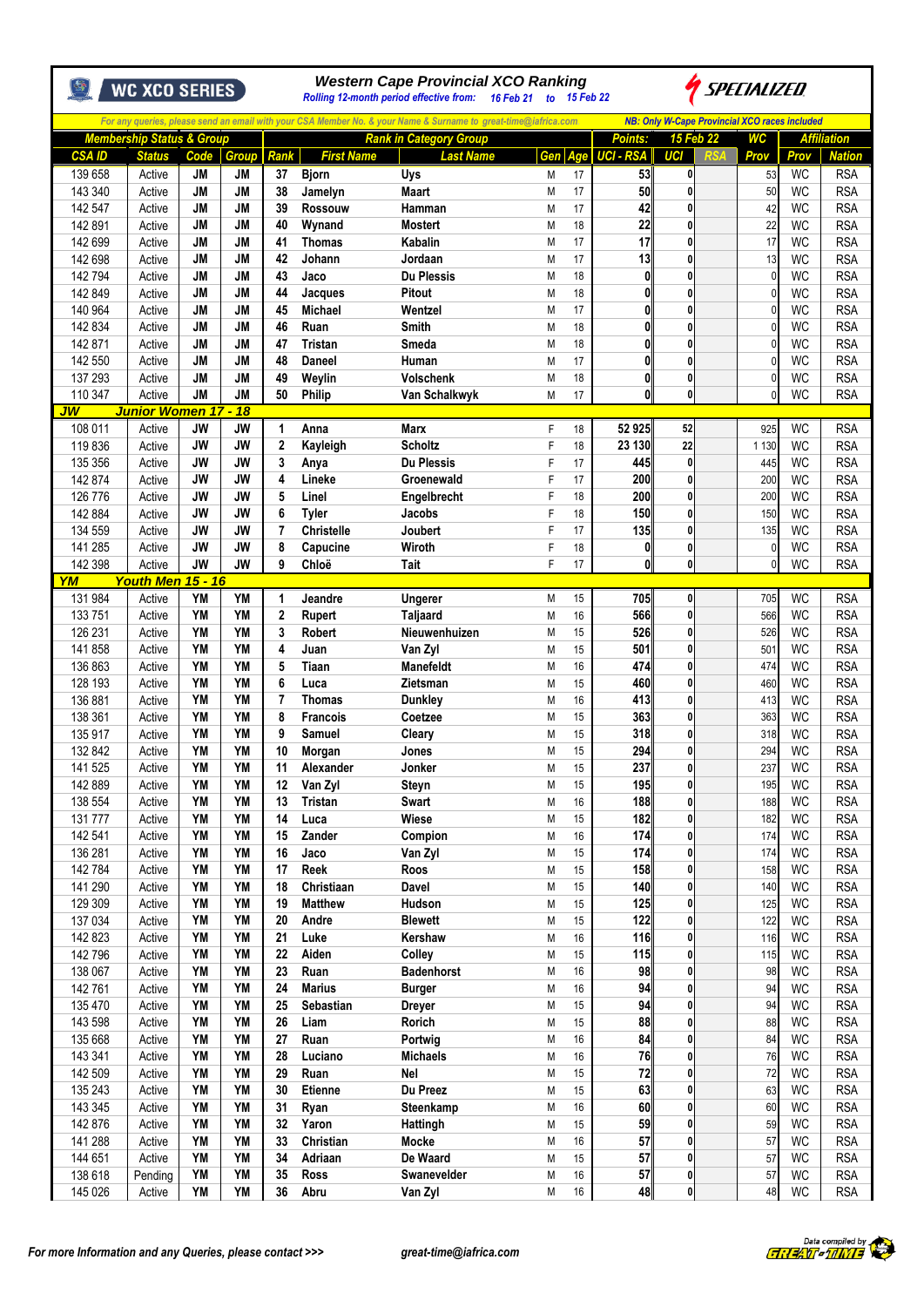|                                              | <b>WC XCO SERIES</b>                     |                        |                        |                |                           | <b>Western Cape Provincial XCO Ranking</b><br>Rolling 12-month period effective from: 16 Feb 21 to 15 Feb 22   |          |           |                        |                                                      | SPECIALIZED        |                        |                             |
|----------------------------------------------|------------------------------------------|------------------------|------------------------|----------------|---------------------------|----------------------------------------------------------------------------------------------------------------|----------|-----------|------------------------|------------------------------------------------------|--------------------|------------------------|-----------------------------|
|                                              |                                          |                        |                        |                |                           | For any queries, please send an email with your CSA Member No. & your Name & Surname to great-time@iafrica.com |          |           |                        | <b>NB: Only W-Cape Provincial XCO races included</b> |                    |                        |                             |
|                                              | <b>Membership Status &amp; Group</b>     |                        |                        |                |                           | <b>Rank in Category Group</b>                                                                                  |          |           | <b>Points:</b>         | 15 Feb 22                                            | <b>WC</b>          |                        | <b>Affiliation</b>          |
| <b>CSA ID</b><br>142 384                     | <b>Status</b><br>Active                  | Code<br>YM             | <b>Group</b><br>YM     | Rank<br>37     | <b>First Name</b><br>Lian | <b>Last Name</b><br>Otto                                                                                       | Gen<br>M | Age<br>15 | <b>UCI - RSA</b><br>46 | UCI<br>0                                             | Prov<br>46         | Prov<br>WC             | <b>Nation</b><br><b>RSA</b> |
| 142 886                                      | Active                                   | <b>YM</b>              | YM                     | 38             | <b>Troy</b>               | Jacobs                                                                                                         | M        | 16        | 42                     | 0                                                    | 42                 | <b>WC</b>              | <b>RSA</b>                  |
| 143 331                                      | Active                                   | <b>YM</b>              | YM                     | 39             | Le Roux                   | <b>Botha</b>                                                                                                   | M        | 15        | 30                     | 0                                                    | 30                 | <b>WC</b>              | <b>RSA</b>                  |
| 142 507                                      | Active                                   | <b>YM</b>              | <b>YM</b>              | 40             | Van Heerden               | <b>Heunis</b>                                                                                                  | M        | 16        | 28                     | 0                                                    | 28                 | <b>WC</b>              | <b>RSA</b>                  |
| 142 510                                      | Active                                   | <b>YM</b>              | <b>YM</b>              | 41             | Reagan                    | <b>Bristow-Gomes</b>                                                                                           | M        | 15        | 27                     | 0                                                    | 27                 | <b>WC</b>              | <b>RSA</b>                  |
| 142 523                                      | Active                                   | <b>YM</b>              | YM                     | 42             | <b>Altus</b>              | <b>Scholtz</b>                                                                                                 | M        | 15        | $\overline{21}$        | 0                                                    | 21                 | <b>WC</b>              | <b>RSA</b>                  |
| 141 316                                      | Active                                   | <b>YM</b>              | YM                     | 43             | <b>Daniel</b>             | Franken                                                                                                        | M        | 15        | 21                     | 0                                                    | 21                 | <b>WC</b>              | <b>RSA</b>                  |
| 138 515                                      | Active                                   | <b>YM</b>              | YM                     | 44             | Zander                    | <b>Du Plessis</b>                                                                                              | M        | 15        | 20                     | 0                                                    | 20                 | WC                     | <b>RSA</b>                  |
| 142 835                                      | Active                                   | <b>YM</b><br><b>YM</b> | YM<br><b>YM</b>        | 45             | Reece                     | De Beer                                                                                                        | M<br>M   | 15        | 15                     | 0<br>0                                               | 15                 | <b>WC</b><br><b>WC</b> | <b>RSA</b>                  |
| 142 642<br>142 680                           | Active<br>Active                         | <b>YM</b>              | YM                     | 46<br>47       | Jan-Paul<br>Louis         | Hattingh<br><b>Botha</b>                                                                                       | M        | 15<br>15  | 13<br>$\mathbf{0}$     | 0                                                    | 13<br>$\mathbf{0}$ | WC                     | <b>RSA</b><br><b>RSA</b>    |
| 142 804                                      | Active                                   | YM                     | YM                     | 48             | <b>Stefan</b>             | Van Der Kooij                                                                                                  | M        | 16        | $\mathbf{0}$           | 0                                                    |                    | <b>WC</b>              | <b>RSA</b>                  |
| 141 059                                      | Active                                   | <b>YM</b>              | <b>YM</b>              | 49             | Krige                     | Van Der Merwe                                                                                                  | M        | 16        | $\mathbf{0}$           | $\mathbf{0}$                                         | $\mathbf{0}$       | WC                     | <b>RSA</b>                  |
| 142 663                                      | Active                                   | YM                     | YM                     | 50             | Arno                      | Lategan                                                                                                        | M        | 16        | $\mathbf{0}$           | 0                                                    | 0                  | <b>WC</b>              | <b>RSA</b>                  |
| 143 028                                      | Active                                   | <b>YM</b>              | <b>YM</b>              | 51             | <b>Daniel</b>             | Kolver                                                                                                         | M        | 15        | $\mathbf{0}$           | 0                                                    | $\Omega$           | <b>WC</b>              | <b>RSA</b>                  |
| 143 169                                      | Active                                   | <b>YM</b>              | YM                     | 52             | Kai                       | Schoeman                                                                                                       | M        | 15        | $\mathbf{0}$           | $\mathbf{0}$                                         | $\Omega$           | <b>WC</b>              | <b>RSA</b>                  |
| YW                                           | <b>Youth Women 15 - 16</b>               |                        |                        |                |                           |                                                                                                                |          |           |                        |                                                      |                    |                        |                             |
| 138 663                                      | Active                                   | YW                     | YW                     | 1              | Angelig                   | Coetzer                                                                                                        | F        | 16        | 1 000                  | 0                                                    | 1 0 0 0            | <b>WC</b>              | <b>RSA</b>                  |
| 135 734                                      | Active                                   | <b>YW</b><br><b>YW</b> | YW<br>YW               | $\overline{2}$ | Jana                      | <b>Visser</b>                                                                                                  | F        | 16        | 590<br>580             | $\mathbf 0$                                          | 590                | <b>WC</b><br><b>WC</b> | <b>RSA</b>                  |
| 138 483<br>131 016                           | Active<br>Active                         | <b>YW</b>              | YW                     | 3<br>4         | <b>Nikalau</b><br>Chloe   | <b>Volsteedt</b><br>Chesterton                                                                                 | F<br>F   | 15<br>15  | 550                    | 0<br>0                                               | 580<br>550         | <b>WC</b>              | <b>RSA</b><br><b>RSA</b>    |
| 142 844                                      | Active                                   | YW                     | YW                     | 5              | Linel                     | Kruger                                                                                                         | F        | 16        | 420                    | 0                                                    | 420                | WC                     | <b>RSA</b>                  |
| 135 773                                      | Active                                   | <b>YW</b>              | YW                     | 6              | Mienke                    | <b>Boshoff</b>                                                                                                 | F        | 16        | 335                    | 0                                                    | 335                | <b>WC</b>              | <b>RSA</b>                  |
| 141 271                                      | Active                                   | <b>YW</b>              | YW                     | 7              | <b>Miane</b>              | Van Jaarsveldt                                                                                                 | F        | 15        | 317                    | $\mathbf{0}$                                         | 317                | WC                     | <b>RSA</b>                  |
| 141 478                                      | Active                                   | <b>YW</b>              | YW                     | 8              | <b>Mianette</b>           | <b>Theron</b>                                                                                                  | F        | 15        | 300                    | 0                                                    | 300                | <b>WC</b>              | <b>RSA</b>                  |
| 122 119                                      | Active                                   | <b>YW</b>              | YW                     | 9              | Jessie                    | <b>Munton</b>                                                                                                  | F        | 16        | 200                    | 0                                                    | 200                | <b>WC</b>              | <b>RSA</b>                  |
| 142 822                                      | Active                                   | <b>YW</b>              | YW                     | 10             | Linel                     | <b>Kruger</b>                                                                                                  | M        | 14        | 150                    | $\mathbf{0}$                                         | 150                | <b>WC</b>              | <b>RSA</b>                  |
| 142 887                                      | Active                                   | <b>YW</b>              | YW                     | 11             | Alexa                     | <b>Sadzik</b>                                                                                                  | F        | 15        | 44                     | 0                                                    | 44                 | <b>WC</b>              | <b>RSA</b>                  |
| 142 659                                      | Active                                   | YW                     | YW                     | 12             | Jenna                     | Pereira                                                                                                        | F        | 16        | $\mathbf{0}$           | 0                                                    | $\mathbf{0}$       | <b>WC</b>              | <b>RSA</b>                  |
| 141 284                                      | Active                                   | <b>YW</b>              | YW                     | 13             | Léna                      | Wiroth                                                                                                         | F        | 16        | 0                      | 0                                                    | $\mathbf{0}$       | <b>WC</b>              | <b>RSA</b>                  |
| 132 342<br>$\overline{\mathsf{J}\mathsf{B}}$ | Active                                   | YW                     | YW                     | 14             | Hayley                    | <b>Richards</b>                                                                                                | F        | 16        | 0                      | $\mathbf 0$                                          | 0                  | <b>WC</b>              | <b>RSA</b>                  |
| 136 260                                      | <b>Sub Junior Boys 13 - 14</b><br>Active | JB                     | <b>JB</b>              | $\mathbf{1}$   | <b>Neil</b>               | Van Der Vyver                                                                                                  | М        | 14        | 936                    | 0                                                    | 936                | WC                     | <b>RSA</b>                  |
| 135 450                                      | Active                                   | JB                     | JB                     | $\mathbf{2}$   | Liam                      | Henning                                                                                                        | M        | 14        | 650                    | 0                                                    | 650                | WC                     | <b>RSA</b>                  |
| 137 064                                      | Active                                   | <b>JB</b>              | JB                     | 3              | Connor                    | Kitching                                                                                                       | M        | 14        | 575                    | $\mathbf{0}$                                         | 575                | <b>WC</b>              | <b>RSA</b>                  |
| 138 379                                      | Pending                                  | <b>JB</b>              | <b>JB</b>              | 4              | Lincoln                   | Zietsman                                                                                                       | M        | 13        | 403                    | U                                                    | 403                | WC                     | <b>RSA</b>                  |
| 132 367                                      | Active                                   | <b>JB</b>              | <b>JB</b>              | 5              | Andre                     | Kirschstein                                                                                                    | M        | 14        | 364                    | $\mathbf 0$                                          | 364                | WC                     | <b>RSA</b>                  |
| 139 379                                      | Active                                   | JB                     | <b>JB</b>              | 6              | Henri                     | Coetzee                                                                                                        | M        | 13        | 353                    | $\mathbf 0$                                          | 353                | <b>WC</b>              | <b>RSA</b>                  |
| 139 369                                      | Active                                   | JB                     | <b>JB</b>              | $\overline{7}$ | Reece                     | Meyer                                                                                                          | M        | 13        | 327                    | $\mathbf 0$                                          | 327                | <b>WC</b>              | <b>RSA</b>                  |
| 132 330                                      | Active                                   | JB                     | <b>JB</b>              | 8              | PG                        | Groenewald                                                                                                     | M        | 14        | 268                    | 0                                                    | 268                | <b>WC</b>              | <b>RSA</b>                  |
| 135 767                                      | Active                                   | <b>JB</b>              | <b>JB</b>              | 9              | Ryan                      | Koorzen                                                                                                        | M        | 13        | 200                    | $\pmb{0}$                                            | 200                | WC                     | <b>RSA</b>                  |
| 144 613                                      | Active                                   | <b>JB</b>              | <b>JB</b>              | 10             | Jack                      | Goosen                                                                                                         | M        | 14        | 150                    | 0                                                    | 150                | <b>WC</b>              | <b>RSA</b>                  |
| 141 225<br>138 624                           | Active<br>Active                         | <b>JB</b><br>JB        | <b>JB</b><br><b>JB</b> | 11<br>12       | Erik<br>Jonathan          | Van Zyl<br><b>Dunkley</b>                                                                                      | M<br>M   | 13<br>13  | 147<br>140             | $\pmb{0}$<br>0                                       | 147<br>140         | WC<br>WC               | <b>RSA</b><br><b>RSA</b>    |
| 142 808                                      | Active                                   | JB                     | <b>JB</b>              | 13             | <b>Matteo</b>             | <b>Munna</b>                                                                                                   | M        | 14        | 135                    | 0                                                    | 135                | <b>WC</b>              | <b>RSA</b>                  |
| 142 501                                      | Active                                   | JB                     | <b>JB</b>              | 14             | <b>Michael</b>            | Oberholzer                                                                                                     | M        | 13        | 126                    | 0                                                    | 126                | WC                     | <b>RSA</b>                  |
| 143 306                                      | Active                                   | <b>JB</b>              | <b>JB</b>              | 15             | <b>Matthew</b>            | <b>Tindall</b>                                                                                                 | M        | 14        | 125                    | 0                                                    | 125                | <b>WC</b>              | <b>RSA</b>                  |
| 143 095                                      | Active                                   | JB                     | <b>JB</b>              | 16             | Dean                      | Woolley                                                                                                        | M        | 14        | 115                    | 0                                                    | 115                | WC                     | <b>RSA</b>                  |
| 144 574                                      | Active                                   | <b>JB</b>              | <b>JB</b>              | 17             | Jaco                      | De Wet                                                                                                         | M        | 14        | 110                    | $\mathbf 0$                                          | 110                | <b>WC</b>              | <b>RSA</b>                  |
| 142 888                                      | Active                                   | JB                     | JB                     | 18             | <b>Daniel</b>             | Steyn                                                                                                          | M        | 13        | 100                    | 0                                                    | 100                | <b>WC</b>              | <b>RSA</b>                  |
| 139 877                                      | Active                                   | JB                     | <b>JB</b>              | 19             | Daniel                    | Le Roux                                                                                                        | M        | 14        | 100                    | 0                                                    | 100                | WC                     | <b>RSA</b>                  |
| 144 976                                      | Active                                   | JB                     | <b>JB</b>              | 20             | Benjamin                  | Fourie                                                                                                         | M        | 14        | 96                     | $\pmb{0}$                                            | 96                 | WC                     | <b>RSA</b>                  |
| 144 958                                      | Active                                   | <b>JB</b>              | <b>JB</b>              | 21             | <b>Daniel</b>             | <b>Bristow</b>                                                                                                 | M        | 14        | 84                     | $\pmb{0}$                                            | 84                 | <b>WC</b>              | <b>RSA</b>                  |
| 142 885                                      | Active                                   | <b>JB</b>              | <b>JB</b>              | 22             | Tristan                   | Jacobs                                                                                                         | M        | 14<br>14  | 80                     | 0                                                    | 80                 | <b>WC</b>              | <b>RSA</b>                  |
| 142 673<br>144 980                           | Active<br>Active                         | JB<br>JB               | <b>JB</b><br>JB        | 23<br>24       | Jens<br>Andre             | Janse Van Vuuren<br><b>Boezaart</b>                                                                            | M<br>M   | 14        | 80<br>72               | $\pmb{0}$<br>$\mathbf 0$                             | 80<br>72           | WC<br><b>WC</b>        | <b>RSA</b><br><b>RSA</b>    |
| 144 757                                      | Active                                   | JB                     | <b>JB</b>              | 25             | Gregor                    | Barnardo                                                                                                       | M        | 14        | 68                     | $\bf{0}$                                             | 68                 | WC                     | <b>RSA</b>                  |
| 144 754                                      | Active                                   | <b>JB</b>              | <b>JB</b>              | 26             | Joshua                    | <b>Ellis</b>                                                                                                   | M        | 14        | 64                     | 0                                                    | 64                 | WC                     | <b>RSA</b>                  |
| 143 343                                      | Active                                   | JB                     | <b>JB</b>              | 27             | Liechen                   | <b>Pretorius</b>                                                                                               | M        | 14        | 64                     | 0                                                    | 64                 | WC                     | <b>RSA</b>                  |
| 142724                                       | Active                                   | JB                     | <b>JB</b>              | 28             | Louis                     | <b>Botha</b>                                                                                                   | M        | 14        | 60                     | $\mathbf 0$                                          | 60                 | <b>WC</b>              | <b>RSA</b>                  |
| 144 752                                      | Active                                   | JB                     | <b>JB</b>              | 29             | Frans-Johann              | Smit                                                                                                           | M        | $14$      | 60                     | $\pmb{0}$                                            | 60                 | WC                     | <b>RSA</b>                  |

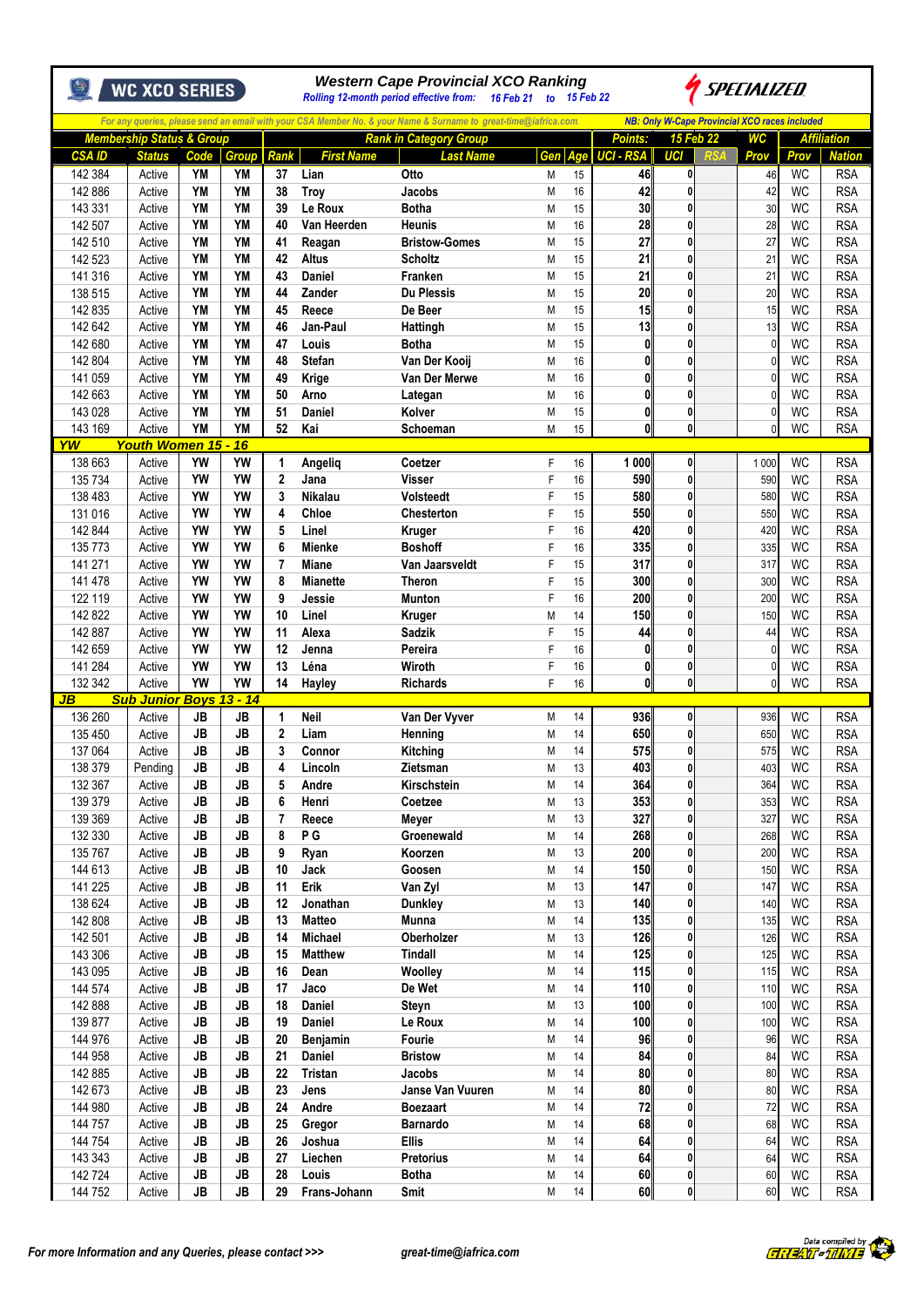|                          | <b>WC XCO SERIES</b>                 |           |                        |                        | <b>Western Cape Provincial XCO Ranking</b><br><i>SPECIALIZED</i><br>Rolling 12-month period effective from: 16 Feb 21 to 15 Feb 22 |                                 |                                                                                                                |          |          |                        |                             |  |                                                      |                        |                             |
|--------------------------|--------------------------------------|-----------|------------------------|------------------------|------------------------------------------------------------------------------------------------------------------------------------|---------------------------------|----------------------------------------------------------------------------------------------------------------|----------|----------|------------------------|-----------------------------|--|------------------------------------------------------|------------------------|-----------------------------|
|                          |                                      |           |                        |                        |                                                                                                                                    |                                 | For any queries, please send an email with your CSA Member No. & your Name & Surname to great-time@iafrica.com |          |          |                        |                             |  | <b>NB: Only W-Cape Provincial XCO races included</b> |                        |                             |
|                          | <b>Membership Status &amp; Group</b> |           |                        |                        |                                                                                                                                    |                                 | <b>Rank in Category Group</b>                                                                                  |          |          | Points:                | 15 Feb 22                   |  | WC                                                   |                        | <b>Affiliation</b>          |
| <b>CSA ID</b><br>141 057 | <b>Status</b>                        |           | Code<br>JB             | Group<br>JB            | Rank<br>30                                                                                                                         | <b>First Name</b><br>James      | <b>Last Name</b><br>Adendorff                                                                                  | Gen<br>М | Age      | <b>UCI - RSA</b><br>57 | <b>UCI</b><br>0             |  | Prov<br>57                                           | Prov<br><b>WC</b>      | <b>Nation</b><br><b>RSA</b> |
| 142 744                  | Active<br>Active                     | <b>JB</b> |                        | <b>JB</b>              | 31                                                                                                                                 | Kobus                           | Jordaan                                                                                                        | M        | 14<br>14 | 57                     | 0                           |  | 57                                                   | <b>WC</b>              | <b>RSA</b>                  |
| 139818                   | Active                               |           | <b>JB</b>              | JB                     | 32                                                                                                                                 | Tiaan                           | Ferreira                                                                                                       | M        | 13       | 55                     | 0                           |  | 55                                                   | <b>WC</b>              | <b>RSA</b>                  |
| 144 868                  | Active                               | <b>JB</b> |                        | <b>JB</b>              | 33                                                                                                                                 | Franco                          | Hanekom                                                                                                        | M        | 14       | 54                     | 0                           |  | 54                                                   | <b>WC</b>              | <b>RSA</b>                  |
| 141 666                  | Active                               | <b>JB</b> |                        | JB                     | 34                                                                                                                                 | Henri                           | <b>Du Plessis</b>                                                                                              | M        | 13       | 53                     | $\mathbf{0}$                |  | 53                                                   | WC                     | <b>RSA</b>                  |
| 144 944                  | Active                               |           | JB                     | <b>JB</b>              | 35                                                                                                                                 | Joshua                          | Ord                                                                                                            | M        | 30       | 48                     | $\mathbf{0}$                |  | 48                                                   | <b>WC</b>              | <b>RSA</b>                  |
| 143 346                  | Active                               |           | <b>JB</b>              | JB                     | 36                                                                                                                                 | Gareth                          | Steenkamp                                                                                                      | M        | 13       | 48                     | 0                           |  | 48                                                   | <b>WC</b>              | <b>RSA</b>                  |
| 142 617                  | Active                               |           | <b>JB</b>              | <b>JB</b>              | 37                                                                                                                                 | Ryan                            | <b>Viviers</b>                                                                                                 | M        | 13       | 48                     | 0                           |  | 48                                                   | WC                     | <b>RSA</b>                  |
| 142 461                  | Active                               |           | <b>JB</b>              | <b>JB</b>              | 38                                                                                                                                 | Jurie                           | Cronje                                                                                                         | M        | 13       | 47                     | 0                           |  | 47                                                   | <b>WC</b>              | <b>RSA</b>                  |
| 139 878<br>142778        | Active<br>Active                     |           | <b>JB</b><br>JB        | JB<br><b>JB</b>        | 39<br>40                                                                                                                           | Cameron<br><b>Chris</b>         | Le Roux<br>Du Toit                                                                                             | M<br>M   | 13<br>13 | 44<br>24               | 0<br>0                      |  | 44<br>24                                             | <b>WC</b><br><b>WC</b> | <b>RSA</b><br><b>RSA</b>    |
| 145 001                  | Active                               |           | JB                     | JB                     | 41                                                                                                                                 | Zade                            | Hefer                                                                                                          | M        | 14       | $\mathbf{0}$           | $\mathbf{0}$                |  | $\mathbf{0}$                                         | WC                     | <b>RSA</b>                  |
| 144 970                  | Active                               |           | JB                     | JB                     | 42                                                                                                                                 | Ruan                            | <b>Brits</b>                                                                                                   | M        | 14       | 0                      | $\mathbf 0$                 |  | $\mathbf{0}$                                         | <b>WC</b>              | <b>RSA</b>                  |
| 143 649                  | Active                               |           | <b>JB</b>              | <b>JB</b>              | 43                                                                                                                                 | <b>Nick</b>                     | Van Zyl                                                                                                        | M        | 13       | 0                      | 0                           |  | 0                                                    | <b>WC</b>              | <b>RSA</b>                  |
| 145 045                  | Active                               | <b>JB</b> |                        | <b>JB</b>              | 44                                                                                                                                 | Evan                            | Rossouw                                                                                                        | M        | 14       | 0                      | 0                           |  | 0                                                    | WC                     | <b>RSA</b>                  |
| 144 495                  | Active                               | <b>JB</b> |                        | <b>JB</b>              | 45                                                                                                                                 | Sven                            | <b>Tjallingii</b>                                                                                              | M        | 13       | 0                      | 0                           |  | $\mathbf{0}$                                         | WC                     | <b>RSA</b>                  |
| 143 662                  | Active                               |           | <b>JB</b>              | JB                     | 46                                                                                                                                 | Anré                            | Compion                                                                                                        | M        | 14       | 0                      | $\mathbf{0}$                |  | 0                                                    | <b>WC</b>              | <b>RSA</b>                  |
| JG                       | <b>Sub Junior</b>                    |           |                        | Girls 13 - 14          |                                                                                                                                    |                                 |                                                                                                                |          |          |                        |                             |  |                                                      |                        |                             |
| 136 341                  | Active                               |           | <b>JG</b>              | <b>JG</b>              | 1                                                                                                                                  | Eryn                            | <b>Marais</b>                                                                                                  | F        | 14       | 1 0 3 0                | $\mathbf 0$                 |  | 1 0 3 0                                              | <b>WC</b>              | <b>RSA</b>                  |
| 139 002                  | Active                               |           | JG<br><b>JG</b>        | JG<br><b>JG</b>        | $\overline{2}$<br>3                                                                                                                | Nadia<br>Kelly                  | Van Wyk<br><b>Mall</b>                                                                                         | F        | 14       | 955<br>785             | $\mathbf{0}$<br>0           |  | 955                                                  | <b>WC</b><br><b>WC</b> | <b>RSA</b>                  |
| 134 258<br>137 118       | Active<br>Active                     |           | <b>JG</b>              | JG                     | 4                                                                                                                                  | Zoe                             | Green                                                                                                          | F<br>F   | 14<br>14 | 675                    | 0                           |  | 785<br>675                                           | WC                     | <b>RSA</b><br><b>RSA</b>    |
| 137 141                  | Active                               |           | JG                     | <b>JG</b>              | 5                                                                                                                                  | Hannie                          | Vreken                                                                                                         | F        | 14       | 455                    | $\mathbf 0$                 |  | 455                                                  | WC                     | <b>RSA</b>                  |
| 142 691                  | Active                               | JG        |                        | <b>JG</b>              | 6                                                                                                                                  | Liliana                         | <b>Dockter</b>                                                                                                 | F        | 13       | 415                    | 0                           |  | 415                                                  | <b>WC</b>              | <b>RSA</b>                  |
| 141 266                  | Active                               |           | JG                     | <b>JG</b>              | 7                                                                                                                                  | <b>Catalina Rose</b>            | Lamers                                                                                                         | F        | 13       | 355                    | 0                           |  | 355                                                  | <b>WC</b>              | <b>RSA</b>                  |
| 142 639                  | Active                               |           | <b>JG</b>              | <b>JG</b>              | 8                                                                                                                                  | Anje                            | Van Niekerk                                                                                                    | F        | 14       | 260                    | 0                           |  | 260                                                  | WC                     | <b>RSA</b>                  |
| 133719                   | Active                               |           | <b>JG</b>              | <b>JG</b>              | 9                                                                                                                                  | <b>Isabel</b>                   | Lutz                                                                                                           | F        | 13       | 163                    | 0                           |  | 163                                                  | <b>WC</b>              | <b>RSA</b>                  |
| 137 124                  | Active                               |           | <b>JG</b>              | JG                     | 10                                                                                                                                 | Gita                            | <b>Hildebrand</b>                                                                                              | F        | 14       | 100                    | 0                           |  | 100                                                  | <b>WC</b>              | <b>RSA</b>                  |
| 140 976                  | Active                               |           | JG                     | <b>JG</b>              | 11                                                                                                                                 | Linke                           | Oosthuizen                                                                                                     | F        | 14       | 92                     | 0                           |  | 92                                                   | WC                     | <b>RSA</b>                  |
| 139 764                  | Active                               |           | <b>JG</b>              | JG                     | 12                                                                                                                                 | <b>Emma</b>                     | Swart                                                                                                          | F        | 13       | 63                     | 0                           |  | 63                                                   | <b>WC</b>              | <b>RSA</b>                  |
| 142 732                  | Active                               |           | <b>JG</b>              | JG                     | 13                                                                                                                                 | Grace                           | Op'T Hof                                                                                                       | F        | 14       | 0l                     | $\mathbf{0}$                |  | $\mathbf{0}$                                         | <b>WC</b>              | <b>RSA</b>                  |
| SB<br>135 911            | Sprog Boys 11 - 12<br>Active         |           | <b>SB</b>              | <b>SB</b>              | 1                                                                                                                                  |                                 | <b>Marais</b>                                                                                                  | M        | 12       | 970                    | 0                           |  | 970                                                  | <b>WC</b>              | <b>RSA</b>                  |
| 138 404                  | Active                               |           | <b>SB</b>              | <b>SB</b>              | $\overline{2}$                                                                                                                     | Camryn<br>Tristan               | <b>Mc Given</b>                                                                                                | M        | 12       | 800                    | $\mathbf{0}$                |  | 800                                                  | <b>WC</b>              | <b>RSA</b>                  |
| 140 694                  | Active                               |           | <b>SB</b>              | <b>SB</b>              | 3                                                                                                                                  | Luke                            | Schonegevel                                                                                                    | M        | 12       | 615                    | 0                           |  | 615                                                  | <b>WC</b>              | <b>RSA</b>                  |
| 141 355                  | Active                               |           | <b>SB</b>              | <b>SB</b>              | 4                                                                                                                                  | Gabriel                         | Burke                                                                                                          | Μ        | 12       | 533                    | <sub>0</sub>                |  | 533                                                  | WC                     | <b>RSA</b>                  |
| 142 883                  | Active                               |           | SB                     | <b>SB</b>              | 5                                                                                                                                  | Willem                          | <b>Durandt</b>                                                                                                 | M        | 11       | 480                    | $\mathbf 0$                 |  | 480                                                  | <b>WC</b>              | <b>RSA</b>                  |
| 141 210                  | Active                               |           | <b>SB</b>              | <b>SB</b>              | 6                                                                                                                                  | <b>Tienie</b>                   | Louw                                                                                                           | M        | 11       | 443                    | $\mathbf 0$                 |  | 443                                                  | <b>WC</b>              | <b>RSA</b>                  |
| 141 282                  | Active                               |           | <b>SB</b>              | <b>SB</b>              | 7                                                                                                                                  | <b>Matthew</b>                  | Ratcliffe                                                                                                      | M        | 12       | 430                    | $\mathbf 0$                 |  | 430                                                  | <b>WC</b>              | <b>RSA</b>                  |
| 142 837                  | Active                               |           | <b>SB</b>              | <b>SB</b>              | 8                                                                                                                                  | <b>Dylan</b>                    | Van De Langenberg                                                                                              | М        | 11       | 419                    | $\mathbf 0$                 |  | 419                                                  | <b>WC</b>              | <b>RSA</b>                  |
| 139 015                  | Active                               |           | <b>SB</b>              | <b>SB</b>              | 9                                                                                                                                  | Konrad                          | Kotze                                                                                                          | M        | 12       | 390                    | $\mathbf 0$                 |  | 390                                                  | <b>WC</b>              | <b>RSA</b>                  |
| 139 642                  | Active                               |           | SB                     | <b>SB</b>              | 10                                                                                                                                 | Sven                            | <b>Etsebeth</b>                                                                                                | M        | 12       | 385                    | $\mathbf{0}$                |  | 385                                                  | <b>WC</b>              | <b>RSA</b>                  |
| 139 082                  | Active                               |           | <b>SB</b>              | <b>SB</b>              | 11                                                                                                                                 | Lian                            | De Jager                                                                                                       | M        | 12       | 348                    | $\mathbf{0}$                |  | 348                                                  | <b>WC</b>              | <b>RSA</b>                  |
| 139 948                  | Active                               |           | <b>SB</b>              | <b>SB</b><br><b>SB</b> | 12                                                                                                                                 | Sebastian<br><b>Maximillian</b> | Lowe                                                                                                           | M        | 12       | 312<br>265             | $\mathbf 0$<br>$\mathbf 0$  |  | 312                                                  | <b>WC</b>              | <b>RSA</b>                  |
| 142 675<br>142 875       | Active<br>Active                     |           | SB<br><b>SB</b>        | <b>SB</b>              | 13<br>14                                                                                                                           | Janko                           | <b>Brown</b><br>Webb                                                                                           | M<br>M   | 11<br>12 | 248                    | $\mathbf 0$                 |  | 265<br>248                                           | WC<br><b>WC</b>        | <b>RSA</b><br><b>RSA</b>    |
| 142 525                  | Active                               |           | <b>SB</b>              | <b>SB</b>              | 15                                                                                                                                 | Christof                        | Franken                                                                                                        | M        | 12       | 187                    | $\mathbf 0$                 |  | 187                                                  | <b>WC</b>              | <b>RSA</b>                  |
| 138 593                  | Active                               |           | <b>SB</b>              | <b>SB</b>              | 16                                                                                                                                 | Adriaan                         | De Goede                                                                                                       | M        | 12       | 186                    | $\mathbf{0}$                |  | 186                                                  | <b>WC</b>              | <b>RSA</b>                  |
| 142 798                  | Active                               |           | SB                     | <b>SB</b>              | 17                                                                                                                                 | Luan                            | Van Zyl Smit                                                                                                   | M        | 12       | 121                    | $\mathbf 0$                 |  | 121                                                  | <b>WC</b>              | <b>RSA</b>                  |
| 141 073                  | Active                               |           | <b>SB</b>              | <b>SB</b>              | 18                                                                                                                                 | William                         | Ruthven                                                                                                        | M        | 11       | 105                    | $\mathbf 0$                 |  | 105                                                  | <b>WC</b>              | <b>RSA</b>                  |
| 141 352                  | Active                               |           | <b>SB</b>              | SB                     | 19                                                                                                                                 | <b>Daniel</b>                   | Lutz                                                                                                           | М        | 11       | 101                    | $\mathbf 0$                 |  | 101                                                  | <b>WC</b>              | <b>RSA</b>                  |
| 142 881                  | Active                               |           | <b>SB</b>              | <b>SB</b>              | 20                                                                                                                                 | Divan                           | <b>Meyers</b>                                                                                                  | M        | 11       | 94                     | $\mathbf 0$                 |  | 94                                                   | <b>WC</b>              | <b>RSA</b>                  |
| 142 899                  | Active                               |           | SB                     | <b>SB</b>              | 21                                                                                                                                 | <b>Thomas</b>                   | Henn                                                                                                           | M        | 12       | 92                     | $\mathbf{0}$                |  | 92                                                   | <b>WC</b>              | <b>RSA</b>                  |
| 145 058                  | Active                               |           | SB                     | <b>SB</b>              | 22                                                                                                                                 | <b>Theo</b>                     | <b>Pretorius</b>                                                                                               | M        | 11       | 80                     | $\mathbf 0$                 |  | 80                                                   | <b>WC</b>              | <b>RSA</b>                  |
| 141 629                  | Active                               |           | <b>SB</b>              | <b>SB</b>              | 23                                                                                                                                 | William                         | Nelson                                                                                                         | M        | 11       | 63                     | $\mathbf 0$                 |  | 63                                                   | <b>WC</b>              | <b>RSA</b>                  |
| 142 869                  | Active                               |           | <b>SB</b>              | <b>SB</b>              | 24                                                                                                                                 | Luc                             | Coetzee                                                                                                        | M        | 11<br>12 | 48                     | $\mathbf 0$                 |  | 48                                                   | WC                     | <b>RSA</b>                  |
| 142 858<br>142 664       | Active<br>Active                     |           | <b>SB</b><br><b>SB</b> | <b>SB</b><br><b>SB</b> | 25<br>26                                                                                                                           | Lohan<br>Wilhelm                | Du Preez<br><b>Burger</b>                                                                                      | M<br>M   | 12       | 45<br>42               | $\mathbf{0}$<br>$\mathbf 0$ |  | 45<br>42                                             | <b>WC</b><br><b>WC</b> | <b>RSA</b><br><b>RSA</b>    |
| 138 378                  | Active                               |           | <b>SB</b>              | <b>SB</b>              | 27                                                                                                                                 | Jandre                          | Van Lill                                                                                                       | M        | 11       | 0                      | $\mathbf 0$                 |  | 0                                                    | <b>WC</b>              | <b>RSA</b>                  |
| 140 510                  | Active                               |           | <b>SB</b>              | <b>SB</b>              | 28                                                                                                                                 | Gerhard                         | Hoepfner                                                                                                       | M        | 12       | $\mathbf{0}$           | $\mathbf{0}$                |  | 0                                                    | <b>WC</b>              | <b>RSA</b>                  |
| 143 296                  | Active                               |           | SB                     | <b>SB</b>              | 29                                                                                                                                 | Anthony                         | Alkemade                                                                                                       | M        | 12       | $\mathbf{0}$           | $\mathbf{0}$                |  | 0                                                    | WC                     | <b>RSA</b>                  |
|                          |                                      |           |                        |                        |                                                                                                                                    |                                 |                                                                                                                |          |          |                        |                             |  |                                                      |                        |                             |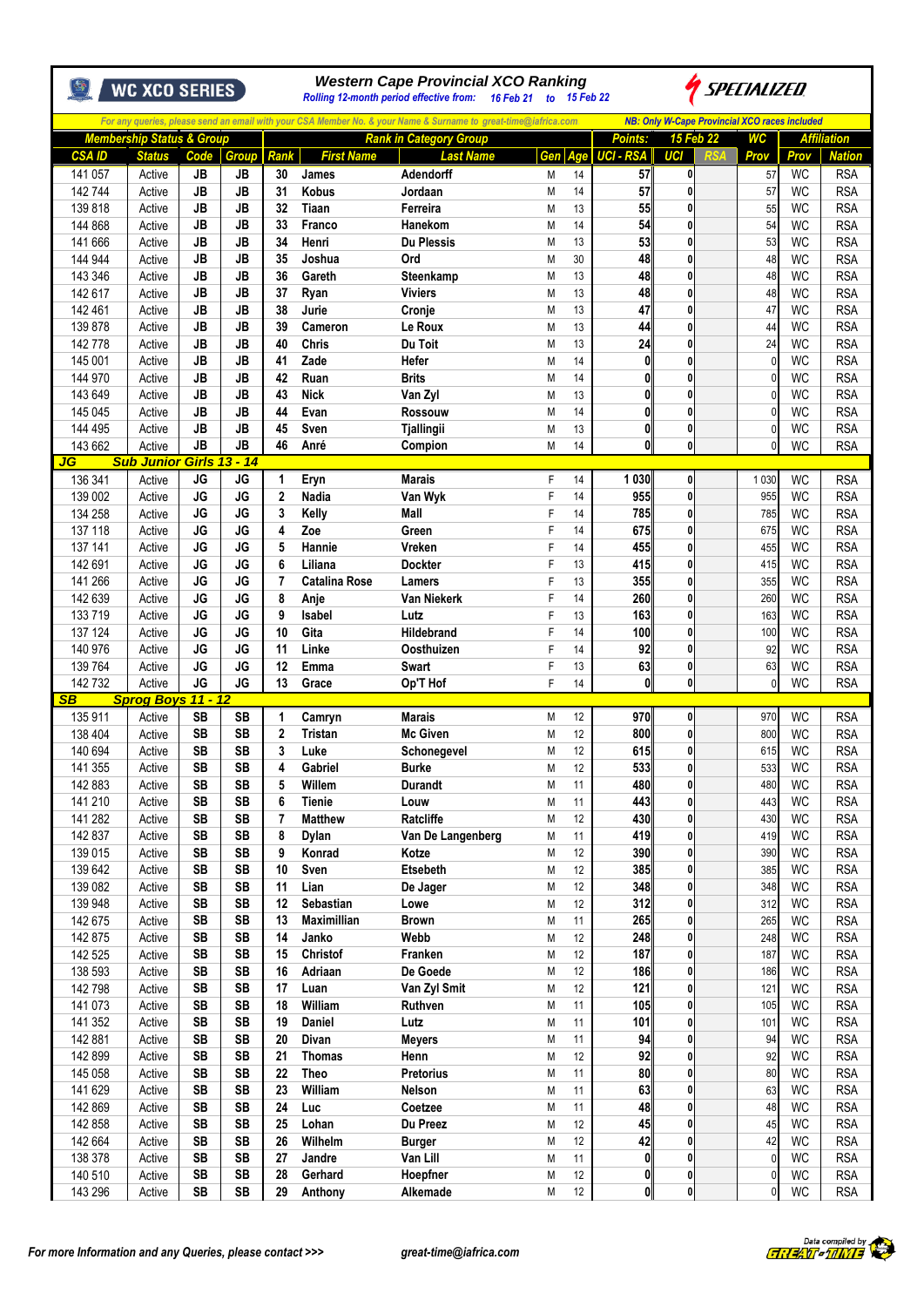|                      | <b>WC XCO SERIES</b>                                  |                        |                        | <b>Western Cape Provincial XCO Ranking</b><br>SPECIALIZED<br>Rolling 12-month period effective from: 16 Feb 21 to 15 Feb 22 |                         |                                                                                                                |        |          |                              |                                                      |  |                                |                        |                                     |
|----------------------|-------------------------------------------------------|------------------------|------------------------|-----------------------------------------------------------------------------------------------------------------------------|-------------------------|----------------------------------------------------------------------------------------------------------------|--------|----------|------------------------------|------------------------------------------------------|--|--------------------------------|------------------------|-------------------------------------|
|                      |                                                       |                        |                        |                                                                                                                             |                         | For any queries, please send an email with your CSA Member No. & your Name & Surname to great-time@iafrica.com |        |          |                              | <b>NB: Only W-Cape Provincial XCO races included</b> |  |                                |                        |                                     |
| <b>CSAID</b>         | <b>Membership Status &amp; Group</b><br><b>Status</b> | Code                   | <b>Group</b>           | <b>Rank</b>                                                                                                                 | <b>First Name</b>       | <b>Rank in Category Group</b><br><b>Last Name</b>                                                              | Gen    |          | Points:<br>Age UCI - RSA     | 15 Feb 22<br>UCI                                     |  | WC<br>Prov                     | Prov                   | <b>Affiliation</b><br><b>Nation</b> |
| 143 310              | Active                                                | <b>SB</b>              | <b>SB</b>              | 30                                                                                                                          | <b>Derik</b>            | Van Zyl                                                                                                        | M      | 11       | 0                            | 0                                                    |  | 0                              | WC                     | <b>RSA</b>                          |
| 143 332              | Active                                                | <b>SB</b>              | <b>SB</b>              | 31                                                                                                                          | <b>Bertus</b>           | <b>Botha</b>                                                                                                   | M      | 12       | 0                            | 0                                                    |  | $\mathcal{C}$                  | <b>WC</b>              | <b>RSA</b>                          |
| <b>SG</b><br>138 646 | Sprog Girls 11 - 12<br>Active                         | SG                     | SG                     | 1                                                                                                                           | Lara                    | Van Der Vyver                                                                                                  | F      | 12       | 1 0 0 0                      | 0                                                    |  | 1 0 0 0                        | <b>WC</b>              | <b>RSA</b>                          |
| 142 694              | Active                                                | SG                     | SG                     | $\mathbf{2}$                                                                                                                | Vivienne                | <b>Dockter</b>                                                                                                 | F      | 11       | 370                          | 0                                                    |  | 370                            | WC                     | <b>RSA</b>                          |
| 137 139              | Active                                                | SG                     | SG                     | 3                                                                                                                           | Rebecca                 | Jacobs                                                                                                         | F      | 12       | 320                          | 0                                                    |  | 320                            | <b>WC</b>              | <b>RSA</b>                          |
| 142 793              | Active                                                | SG                     | SG                     | 4                                                                                                                           | Kendra                  | Kitching                                                                                                       | F      | 12       | 260                          | $\mathbf{0}$                                         |  | 260                            | WC                     | <b>RSA</b>                          |
| 144 533<br>144 498   | Active<br>Active                                      | SG<br>SG               | SG<br>SG               | 5<br>6                                                                                                                      | Janke<br>Nina           | Van Zyl<br><b>Tjallingii</b>                                                                                   | F<br>F | 12<br>11 | 150<br>125                   | $\mathbf{0}$<br>0                                    |  | 150<br>125                     | <b>WC</b><br><b>WC</b> | <b>RSA</b><br><b>RSA</b>            |
| 144 614              | Active                                                | SG                     | SG                     | $\overline{7}$                                                                                                              | <b>Natalie</b>          | Goosen                                                                                                         | F      | 12       | 120                          | 0                                                    |  | 120                            | <b>WC</b>              | <b>RSA</b>                          |
| 141 318              | Active                                                | SG                     | SG                     | 8                                                                                                                           | Bea                     | Strydom                                                                                                        | F      | 12       | 115                          | 0                                                    |  | 115                            | WC                     | <b>RSA</b>                          |
| 143 317              | Active                                                | SG                     | SG                     | 9                                                                                                                           | Rebecca                 | Botha                                                                                                          | F      | 11       | 0                            | 0                                                    |  | $\mathcal{C}$                  | <b>WC</b>              | <b>RSA</b>                          |
| 143 347<br><b>NB</b> | Active<br>Nipper Boys 8 - 10                          | SG                     | SG                     | 10                                                                                                                          | Emma                    | Steenkamp                                                                                                      | F      | 11       | $\mathbf{0}$                 | 0                                                    |  | $\mathcal{C}$                  | <b>WC</b>              | <b>RSA</b>                          |
| 142 586              | Active                                                | <b>NB</b>              | <b>NB</b>              | $\mathbf{1}$                                                                                                                | Connor                  | <b>Roebuck</b>                                                                                                 | M      | 10       | 460                          | 0                                                    |  | 460                            | <b>WC</b>              | <b>RSA</b>                          |
| 142 762              | Active                                                | <b>NB</b>              | <b>NB</b>              | $\mathbf 2$                                                                                                                 | Jacobus                 | <b>Burger</b>                                                                                                  | M      | 10       | 405                          | 0                                                    |  | 405                            | <b>WC</b>              | <b>RSA</b>                          |
| 142 879              | Active                                                | <b>NB</b>              | NΒ                     | 3                                                                                                                           | Luan                    | Webb                                                                                                           | M      | 10       | 330                          | 0                                                    |  | 330                            | <b>WC</b>              | <b>RSA</b>                          |
| 143 036<br>144 421   | Active<br>Active                                      | <b>NB</b><br><b>NB</b> | NΒ<br>NΒ               | 4<br>5                                                                                                                      | James<br>Spencer        | <b>Bird</b><br>Van Zyl                                                                                         | M<br>M | 10<br>10 | 260<br>170                   | $\mathbf{0}$<br>0                                    |  | 260<br>170                     | WC<br><b>WC</b>        | <b>RSA</b><br><b>RSA</b>            |
| 143 605              | Active                                                | <b>NB</b>              | <b>NB</b>              | 6                                                                                                                           | <b>Marko</b>            | <b>Pruis</b>                                                                                                   | M      | 9        | 150                          | 0                                                    |  | 150                            | <b>WC</b>              | <b>RSA</b>                          |
| 144 325              | Active                                                | <b>NB</b>              | NΒ                     | 7                                                                                                                           | Keagan                  | <b>Harris</b>                                                                                                  | M      | 10       | 125                          | 0                                                    |  | 125                            | WC                     | <b>RSA</b>                          |
| 142 508              | Active                                                | <b>NB</b>              | <b>NB</b>              | 8                                                                                                                           | Tian                    | Vorster                                                                                                        | M      | 10       | 110                          | 0                                                    |  | 110                            | WC                     | <b>RSA</b>                          |
| 141 100              | Active                                                | <b>NB</b>              | <b>NB</b>              | 9                                                                                                                           | R J                     | Van Lill                                                                                                       | M      | 9        | 0                            | 0                                                    |  | $\mathcal{C}$                  | <b>WC</b>              | <b>RSA</b>                          |
| 143 311<br>NG        | Active<br><b>Nipper Girls 8 - 10</b>                  | <b>NB</b>              | <b>NB</b>              | 10                                                                                                                          | Migael                  | Van Zyl                                                                                                        | M      | 9        | $\mathbf{0}$                 | 0                                                    |  | $\mathcal{C}$                  | <b>WC</b>              | <b>RSA</b>                          |
| 142 602              | Active                                                | <b>NG</b>              | <b>NG</b>              | 1                                                                                                                           | Lienka                  | De Jager                                                                                                       | F      | 9        | 770                          | 0                                                    |  | 770                            | WC                     | <b>RSA</b>                          |
| 142 437              | Active                                                | <b>NG</b>              | <b>NG</b>              | $\mathbf{2}$                                                                                                                | Isabella                | <b>Stermin</b>                                                                                                 | F      | 10       | 760                          | 0                                                    |  | 760                            | <b>WC</b>              | <b>RSA</b>                          |
| 142 385              | Active                                                | ΝG                     | <b>NG</b>              | 3                                                                                                                           | Leonè                   | <b>Theron</b>                                                                                                  | F      | 10       | 600                          | 0                                                    |  | 600                            | <b>WC</b>              | <b>RSA</b>                          |
| 141 101<br>143 251   | Active<br>Active                                      | <b>NG</b><br><b>NG</b> | <b>NG</b><br><b>NG</b> | 4<br>5                                                                                                                      | Alani<br>Alrie          | Ferreira<br>Eloff                                                                                              | F<br>F | 10<br>9  | $\mathbf{0}$<br>$\mathbf{0}$ | 0<br>0                                               |  | $\mathcal{C}$<br>$\mathcal{C}$ | <b>WC</b><br><b>WC</b> | <b>RSA</b><br><b>RSA</b>            |
| MМ                   | Master Men 30+                                        |                        |                        |                                                                                                                             |                         |                                                                                                                |        |          |                              |                                                      |  |                                |                        |                                     |
| 17 103               | Active                                                | <b>SV</b>              | MМ                     | 1                                                                                                                           | Renay                   | Groustra                                                                                                       | M      | 36       | 1 0 20                       | 0                                                    |  | 1 0 2 0                        | WC                     | <b>RSA</b>                          |
| 41 954               | Active                                                | MМ                     | <b>MM</b>              | $\mathbf{2}$                                                                                                                | Arnold                  | Barnardo                                                                                                       | M      | 56       | 1010                         | 0                                                    |  | 1010                           | WC                     | <b>RSA</b>                          |
| 58 618<br>50770      | Active<br>Active                                      | <b>SV</b><br><b>GM</b> | MМ<br>MМ               | 3<br>4                                                                                                                      | <b>Dominic</b><br>Jimmy | Calitz<br>Mills                                                                                                | M<br>M | 32<br>61 | 1 0 0 0<br>950               | 0<br>0                                               |  | 1 0 0 0<br>950                 | <b>WC</b><br><b>WC</b> | <b>RSA</b><br><b>RSA</b>            |
| 139 410              | Active                                                | VM                     | <b>MM</b>              | 5                                                                                                                           | Pieter                  | Rautenbach                                                                                                     | M      | 42       | 790                          | $\bf{0}$                                             |  | 790                            | <b>WC</b>              | <b>RSA</b>                          |
| 138 648              | Active                                                | VM                     | MМ                     | 6                                                                                                                           | Jody                    | Moult                                                                                                          | M      | 43       | 780                          | 0                                                    |  | 780                            | <b>WC</b>              | <b>RSA</b>                          |
| 53 058               | Active                                                | <b>VM</b>              | MМ                     | $\overline{7}$                                                                                                              | Franso                  | Steyn                                                                                                          | M      | 48       | 710                          | 0                                                    |  | 710                            | <b>WC</b>              | <b>RSA</b>                          |
| 42 099               | Active                                                | VM                     | MМ                     | 8                                                                                                                           | Michael                 | Potton                                                                                                         | M      | 42       | 670                          | 0                                                    |  | 670                            | <b>WC</b>              | <b>RSA</b>                          |
| 137 707<br>119 069   | Active<br>Active                                      | ΜM<br><b>SV</b>        | MМ<br>MМ               | 9<br>10                                                                                                                     | Andre<br>Ashley         | <b>Visser</b><br>Oldfield                                                                                      | M<br>M | 54<br>38 | 670<br>635                   | 0<br>0                                               |  | 670<br>635                     | WC<br><b>WC</b>        | <b>RSA</b><br><b>RSA</b>            |
| 103 600              | Active                                                | <b>GM</b>              | MМ                     | 11                                                                                                                          | Erik                    | Knoetze                                                                                                        | M      | 61       | 615                          | 0                                                    |  | 615                            | <b>WC</b>              | <b>RSA</b>                          |
| 42 892               | Active                                                | MМ                     | MМ                     | 12                                                                                                                          | <b>Allister</b>         | Arenson                                                                                                        | M      | 52       | 525                          | 0                                                    |  | 525                            | <b>WC</b>              | <b>RSA</b>                          |
| 116 256              | Active                                                | MМ                     | MМ                     | 13                                                                                                                          | Jan                     | Odendaal                                                                                                       | M      | 52       | 490                          | 0                                                    |  | 490                            | <b>WC</b>              | <b>RSA</b>                          |
| 52 513<br>142 780    | Active<br>Active                                      | <b>SV</b><br>VM        | MМ<br>MМ               | 14<br>15                                                                                                                    | Lloyd<br>Wayne          | Priestman<br><b>Victor</b>                                                                                     | M<br>M | 36<br>48 | 487<br>441                   | 0<br>0                                               |  | 487<br>441                     | <b>WC</b><br><b>WC</b> | <b>RSA</b><br><b>RSA</b>            |
| 120 935              | Active                                                | <b>MM</b>              | <b>MM</b>              | 16                                                                                                                          | Timothy                 | Blegenhout                                                                                                     | M      | 50       | 424                          | 0                                                    |  | 424                            | <b>WC</b>              | <b>RSA</b>                          |
| 60 224               | Active                                                | VM                     | MМ                     | 17                                                                                                                          | Jean                    | De Villiers                                                                                                    | M      | 40       | 395                          | 0                                                    |  | 395                            | <b>WC</b>              | <b>RSA</b>                          |
| 139 464              | Active                                                | MМ                     | MМ                     | 18                                                                                                                          | <b>Nico</b>             | Vreken                                                                                                         | M      | 52       | 370                          | 0                                                    |  | 370                            | <b>WC</b>              | <b>RSA</b>                          |
| 56 447               | Active                                                | VM                     | MМ                     | 19                                                                                                                          | Malcolm                 | <b>Isaacs</b>                                                                                                  | M      | 41       | 370                          | 0                                                    |  | 370                            | <b>WC</b>              | <b>RSA</b>                          |
| 102 095<br>52 313    | Active<br>Active                                      | VM<br><b>GM</b>        | MМ<br><b>MM</b>        | 20<br>21                                                                                                                    | Donovan<br>Guy          | Le Cok<br>Lanfear                                                                                              | M<br>M | 40<br>61 | 325<br>280                   | 0<br>0                                               |  | 325<br>280                     | <b>WC</b><br><b>WC</b> | <b>RSA</b><br><b>RSA</b>            |
| 5470                 | Active                                                | VM                     | MМ                     | 22                                                                                                                          | Petrus                  | Malherbe                                                                                                       | M      | 40       | 240                          | 0                                                    |  | 240                            | <b>WC</b>              | <b>RSA</b>                          |
| 110 443              | Active                                                | VM                     | MМ                     | 23                                                                                                                          | <b>Morne</b>            | Veer                                                                                                           | M      | 47       | 235                          | 0                                                    |  | 235                            | <b>WC</b>              | <b>RSA</b>                          |
| 114 544              | Active                                                | VM                     | <b>MM</b>              | 24                                                                                                                          | <b>Michael</b>          | <b>Manefeldt</b>                                                                                               | M      | 46       | 220                          | 0                                                    |  | 220                            | <b>WC</b>              | <b>RSA</b>                          |
| 138 527<br>104 211   | Active<br>Active                                      | MМ<br><b>MM</b>        | MМ<br>MМ               | 25<br>26                                                                                                                    | Pieter<br>Pierre        | <b>Matthysen</b><br>Evard                                                                                      | M<br>M | 51<br>54 | 200<br>200                   | 0<br>0                                               |  | 200<br>200                     | <b>WC</b><br>WC        | <b>RSA</b><br><b>RSA</b>            |
| 6 1 3 3              | Active                                                | VM                     | <b>MM</b>              | 27                                                                                                                          | Kevin                   | <b>Evans</b>                                                                                                   | M      | 44       | 200                          | 0                                                    |  | 200                            | <b>WC</b>              | <b>RSA</b>                          |
| 10 4 98              | Active                                                | SV                     | MМ                     | 28                                                                                                                          | Robert                  | Du Preez                                                                                                       | M      | 32       | 193                          | 0                                                    |  | 193                            | <b>WC</b>              | <b>RSA</b>                          |
| 41 479               | Active                                                | MМ                     | MМ                     | 29                                                                                                                          | <b>Thorkild</b>         | Nielsen                                                                                                        | M      | 53       | 170                          | 0                                                    |  | 170                            | <b>WC</b>              | <b>RSA</b>                          |
| 45 196               | Active                                                | VM                     | MМ                     | 30                                                                                                                          | <b>Vickus</b>           | <b>Boshoff</b>                                                                                                 | M      | 48       | 150                          | 0                                                    |  | 150                            | WC                     | <b>RSA</b>                          |